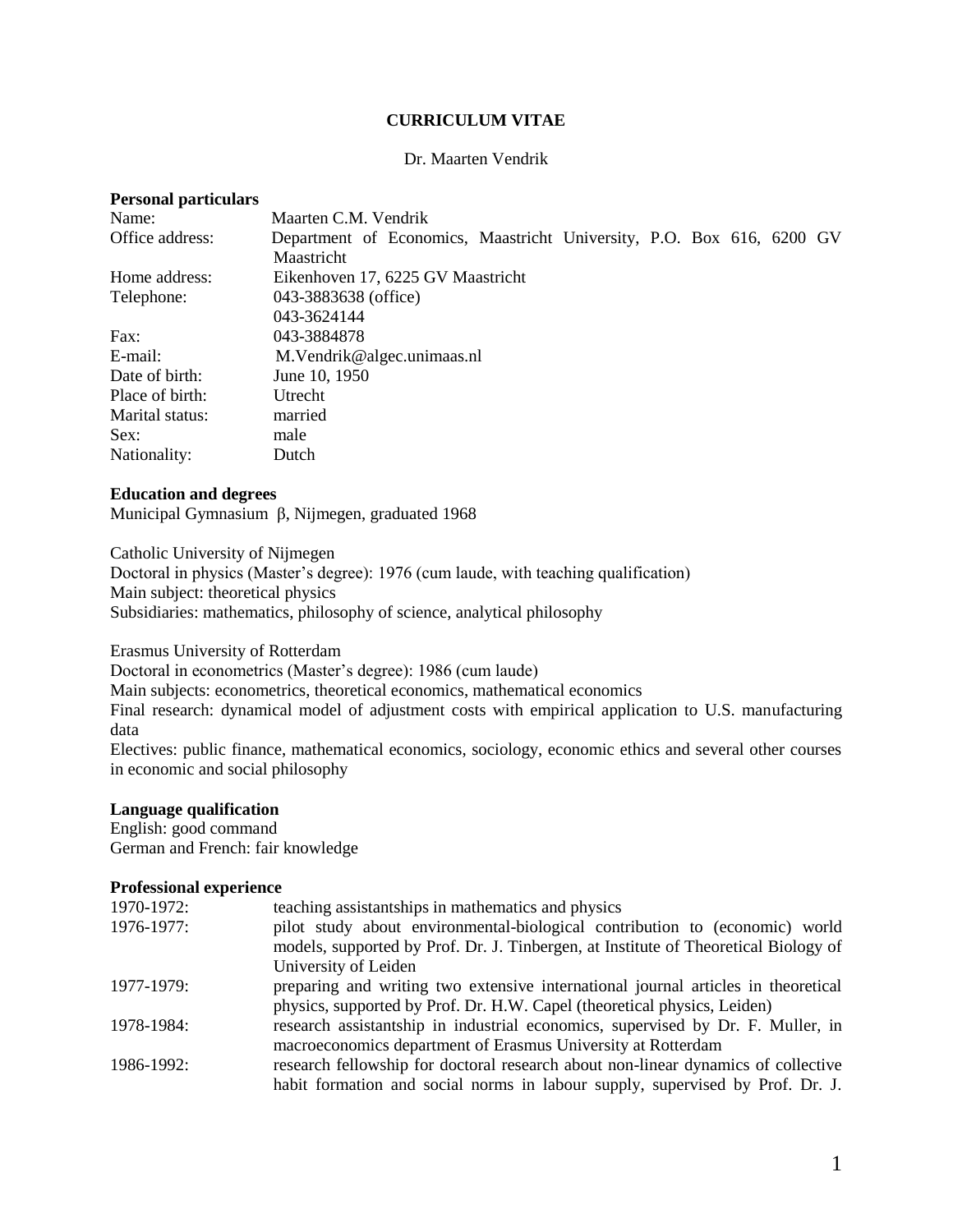|                 | Muysken and Prof. Dr. C.R.J. de Neubourg, in economics department of            |
|-----------------|---------------------------------------------------------------------------------|
|                 | <b>Maastricht University</b>                                                    |
| 1992-present:   | assistant-professorship in microeconomics in economics department of Maastricht |
|                 | University                                                                      |
| 1994:           | post-doctoral research fellowship (4.5 months) in economics department of       |
|                 | <b>Maastricht University</b>                                                    |
| 2003:           | research visit to Institute for Business Ethics in St. Gallen, Switzerland      |
| 2006-present    | research fellow IZA, Bonn University                                            |
| $2011$ -present | research fellow METEOR, SBE, Maastricht University                              |
| $2012$ -present | fellow EHERO, Erasmus University, Rotterdam                                     |
| $2013$ -present | fellow ROA, SBE, Maastricht University                                          |

## **Teaching experience**

*1986-1992:*

Teaching first and second-year economics and business-administration students (a.o. macroeconomics) *1993-present:* 

- Developing microeconomics and sociology parts of social-economics course for first-year businessadministration students and teaching in this course

- Developing half of public finance course for second-year economics and fiscal economics students and teaching in this course

- Developing and teaching in microeconomics course for second-year economics students
- Teaching in microeconomics course for second-year students of University College Maastricht (UCM)
- Developing and teaching in course on new institutional economics for second-year economics students
- Teaching in public economics course for second-year economics students
- Teaching in public finance course for third-year Bachelors fiscal law students

- Developing and teaching in courses for third and fourth-year economics and business-administration students on:

- Economic organisation theory
- Economic theory of strategy
- Gender in economics and management

- Economic psychology for Masters in International Economic Studies and third-year Bachelors in International Business and UCM

Developing and teaching in skills trainings on:

- Game-theoretical experiments
- Writing a review
- Project evaluation (Bachelors Economics and International Business)
- Developing sessions and giving lectures for interfaculty course on gender and diversity

- Block coordinator of course on network society and planning group member of courses on cross-cultural reflection and ecology and economics

- Proposal for thematic minor on gender and diversity for Bachelors International Management and International Business

### **Supervision of MA and PhD theses and honours students**

**-** Supervision of masters' theses in labour and institutional economics, gender economics, environmental economics, happiness economics, healthcare, property rights in music industry, fiscal economics

- Supervision and co-promotor of PhD thesis on integrated economic-psychological investigation of labour market discrimination (together with Prof. Dr. P. de Gijsel), PhD degree in 2003

- Supervision and co-promotor of PhD project on adaptation and social interaction in happiness (together with Prof. Dr. A. Riedl), started in August 2006 and ended in 2011

- Supervision and co-promotor of PhD project on endogenous preference dynamics in female labour supply (together with Prof. Dr. T. Dohmen), started in September 2009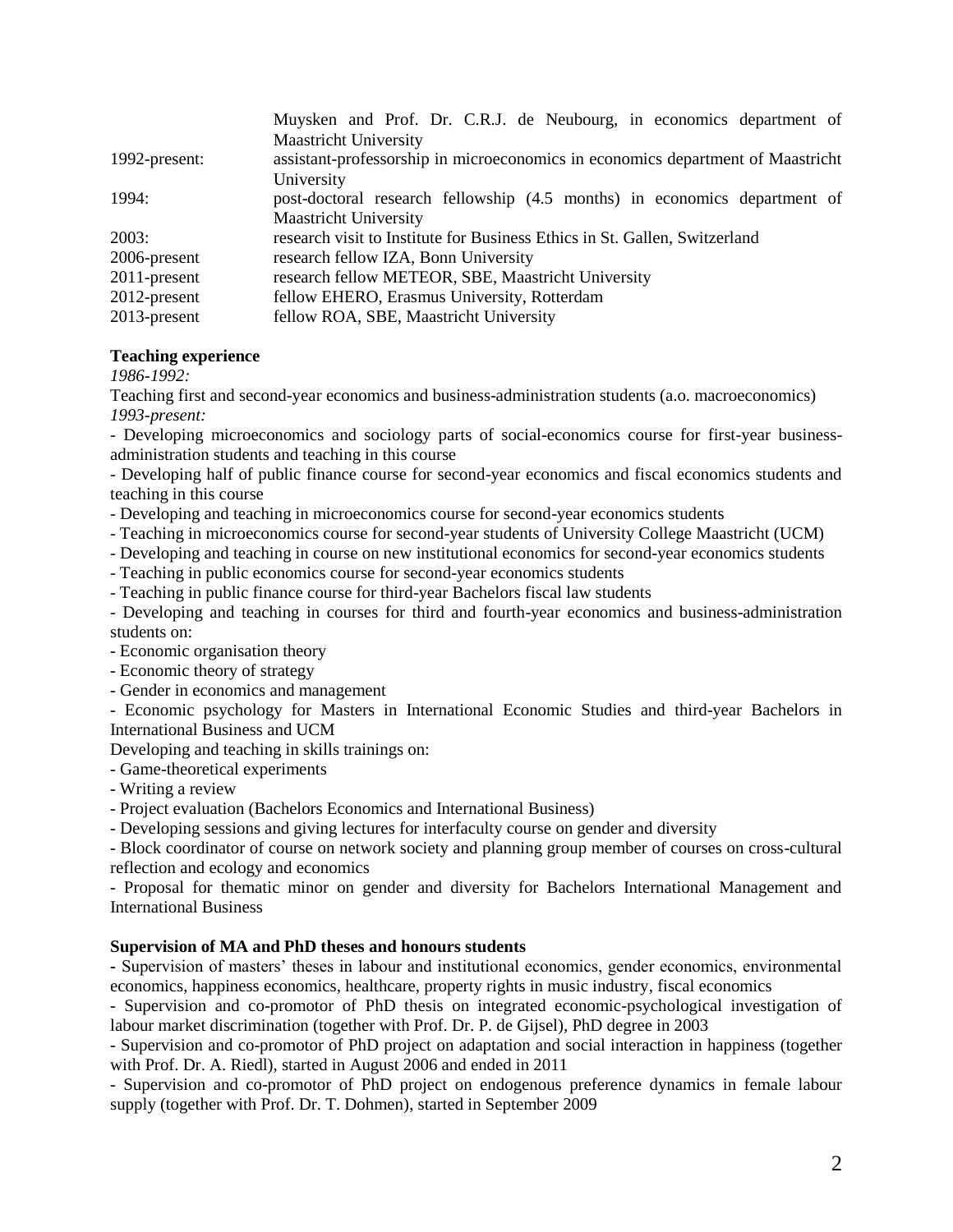- Supervision of  $2<sup>nd</sup>$  and  $3<sup>rd</sup>$  year honours students

# **Areas of research specialization**

- Happiness and public economics

- Labour and institutional economics, in particular dynamics of labour supply

- Integration of psychological and sociological insights into economic analyses, in particular endogenous (non-linear) dynamics of preferences and social norms in labour supply

# **Presentations**

*Before 1995:*

Presentations on conferences of EEA, IAREP, SASE (invited), EALE, Conference in honour of Amitai Etzioni, Ecozoekdagen.

*Since 1995:*

- Presentations on dynamics of social norms in female labour supply:

University of Limburg, Maastricht; Erasmus University, Rotterdam; JOG, University of Eindhoven, 1995; EALE (European Association of Labour Economists) Conference, Chania, Crete, 1996

- Presentation of invited paper on bandwagon and habit effects in female labour force participation and discussant at International Seminar in Public Economics (conf.) on "The Economics of Status", Bonn, 1996

- Presentation of same paper on NAKE Research Day, Tilburg, 1997

- Presentation on dynamics of household norm in female labour supply, EALE Conference, Blankenbergh, 1998

- Presentation on bandwagon effects on female labour force participation, EALE Conference, Regensburg, Germany, 1999

- Presentation of project proposal on social welfare consequences of telework, Infononomics Institute, Maastricht, 2000

- Lecture about "De man als huisman: held of watje", Center for Gender and Diversity, Maastricht, 2000

- Interviewed on discussion meeting of magazine Opzij on caring fathers, Maastricht, 2000

- Presentations on bandwagon model of female labour force participation on conference of Workshop on Economics with Heterogeneous Interacting Agents, Maastricht, 2001, and NAKE Research Day, Amsterdam, 2001

- Presentations on psychological versus economic effects of competition on discrimination on NAKE Research Day, Amsterdam, Oktober 2002, and in Mima and ROA seminars, Maastricht, December 2002, and June, 2003.

- Presentation on positional externalities in consumption and government policy, Utrecht School of Economics, February, 2003

- Presentation about research on positional externalities and government policy, Utrecht School of Economics, March, 2003

- Co-presenter on experienced versus decision utility of income, conference on the Paradoxes of Happiness in Economics, Milan-Bicocca, March, 2003

- Presentations about identification, screening and stereotyping in labour market discrimination, Utrecht School of Economics, September, 2004; NAKE Research Day, Amsterdam, Oktober 2004; EEA conference, Amsterdam, August 2005

- Presentations about happiness and loss aversion, conference on Capabilities and Happiness, Milan-Bicocca, June 2005; Applied Economics Seminar, Maastricht, March 2006; IZA Seminar, Bonn, April, 2006; EALE Conference 2006, Prague, September 2006;  $5<sup>th</sup>$  Tilburg Symposium on Psychology and Economics, September 2006; conference on Policies for Happiness, Siena, June 2007.

- Presentations about adjustment of labour force participation to labour demand, EALE conference 2007, Oslo, September 2007; Applied Economics Seminar, Maastricht, February 2008.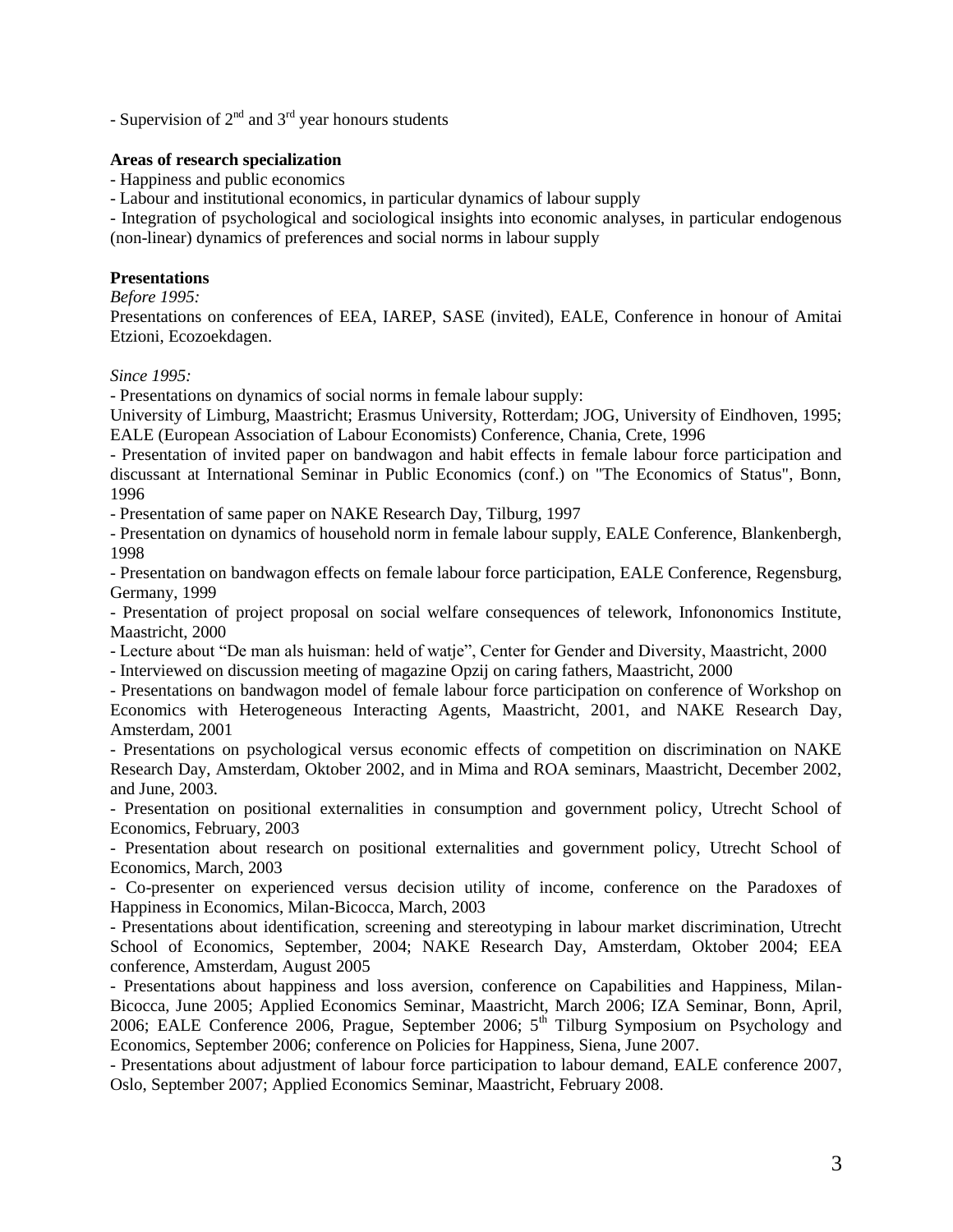- Presentations about social reference and adaptation effects on happiness, GSOEP conference 2008, Berlin, July 2008; IIPF conference 2008, Maastricht, August 2008; HEIRS conference 2009, Venice, June 2009; seminars in Maastricht, Readings and The Hague (CPB), 2010.

- Column about adjustments of labour force participation participation to labour demand, 24ormore Conference, Task Force Part Time Plus, Amsterdam, November 2009.

- Studium Generale Lecture, Geld of werk: Waar wordt je gelukkiger van?, Hogeschool Zuyd, Heerlen, October 2010.

- Presentation about adaptation, anticipation and social interaction in happiness, HEIRS conference at Milano, June 2011; Quality of Life conference at SCP in Den Haag, September 2013; EALE conference at Torino, September 2013 (poster).

- Presentation about happiness research in Maastricht, EHERO, Erasmus University Rotterdam, February 2013.

- Presentation about happiness effects of pension reform, HEIRS conference at Rome, June 2013; EHERO conference at Rotterdam, October 2013.

## **Professional activities**

- Membership of study group about "economics of enough" and labour of Multidisciplinary Center for Church and Society, Driebergen,1982-1983

- Organisation of workshop of Association for Post-Keynesian Economics (APKE) about "Relations between economics and culture", Rotterdam, 1993

- Membership of Interfaculty Center for Gender and Diversity, Maastricht University, 1996-present

- Consultant for labour force partipation on consultation meeting of OECD for country investigation of the Netherlands, Ministry of Economic Affairs, The Hague, May 2007.

- Participation in panel discussion on "Economic growth versus social security: The future of social Europe", Conference of Student Association of European Studies, Brussels, March 2008.

- Participation in panel discussion on "The Future of Happiness", Workshop of Club of Amsterdam, Hogeschool Amsterdam, November 2010.

- Participation in panel discussion on "National distribution of economic wealth", Debate Café SCOPE and Studium Generale, Maastricht University, February 2013.

*Referee for:*

American Economic Review Journal of Public Economics The Economic Journal Journal of Economic Dynamics and Control Journal of Economic Behavior and Organization Eastern Economic Journal Journal of Economics Labour Economics Kwantitatieve Methoden

*Reviewer for:* Palgrave, Macmillan Publishers (text book on institutional economics)

*Member of:* European Association of Labour Economists (EALE) Happiness Economics and Interpersonal Relations (HEIRS) Royal Netherlands Economic Association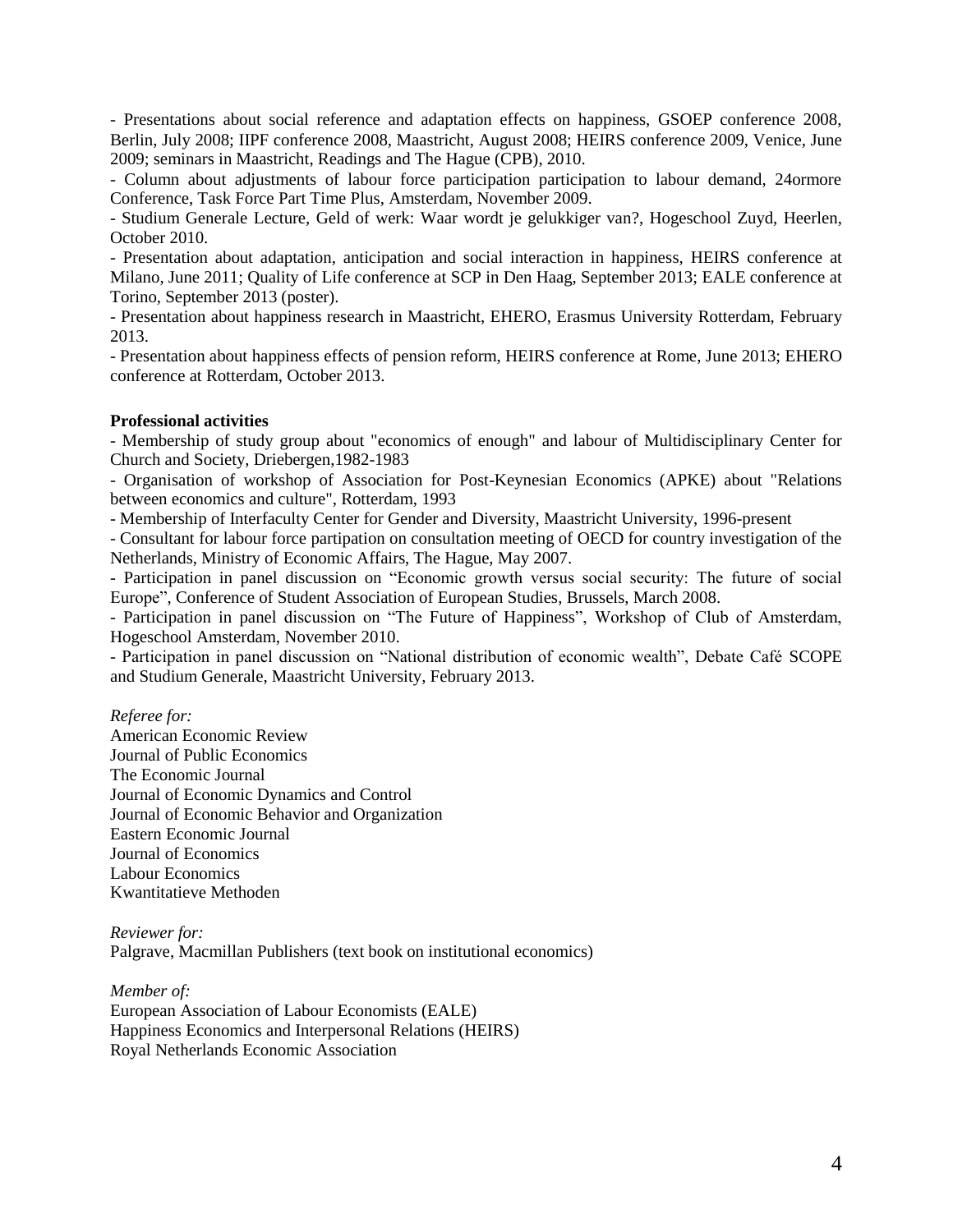# **Prize**

Prize for best poster on "Social reference and adaptation effects on happiness: A dynamic error-correction approach" on GSOEP conference 2008, Berlin (together with Gulcin Mentesoglu)

## **Administrative experience**

| 1971-1973:    | student member of department council of department of physics, Nijmegen                       |
|---------------|-----------------------------------------------------------------------------------------------|
| 1973-1974:    | student member of daily board of department of physics, Nijmegen                              |
| 1988-1994:    | treasurer of Belgian-Dutch Association for Post-Keynesian Economics (APKE,<br>currently AIPE) |
| 1993-1997:    | secretary of overall-test committee                                                           |
| 1995-2005:    | faculty coordinator of gender education and research                                          |
| 1998-2000:    | chairman of faculty educational committee for economics                                       |
| 1998-2000:    | member of faculty educational committee for fiscal economics                                  |
| 1999-2003:    | company relief worker                                                                         |
| 1999:         | member of selection committee for professor in microeconomics                                 |
| 2000-2002:    | member of daily board of department of economics                                              |
| 2000-2002:    | member of faculty educational committee for international business                            |
| 2003:         | member of faculty selection committee for Master's thesis prize                               |
| 2004-2007:    | member of faculty educational committee for fiscal economics                                  |
| 2006-2007:    | educational programme director for fiscal economics (BA+MA)                                   |
| 2007-2010     | member of project group for developing new MA programme in fiscal economics                   |
| 2012:         | evaluation honours submissions                                                                |
| 2013-present: | member of board of admission for Master program in fiscal economics                           |
| 2013-present: | member of ICT platform of School of Business and Economics                                    |

### **Social experience**

| 1979-1982    | chairman of Roman-Catholic parish council of Leidse Studenten Ekklesia |
|--------------|------------------------------------------------------------------------|
| 2002-2010    | member of financial committee Tennis Club MLTC Ready, Maastricht       |
| 2011-present | treasurer of Tennis Club MLTC Ready, Maastricht                        |

## **List of publications**

### *Refereed articles in scientific journals and books*

M.C.M. Vendrik, 1979, A classification of phase diagrams by means of "elementary" catastrophe theory (ECT) I and II, *Physica*, 99A, 103-144, and 513-544.

Maarten C.M. Vendrik, 1993, Habits, hysteresis and catastrophes in labor supply, *Journal of Economic Behavior and Organization*, 20: 353-372.

Chris de Neubourg and Maarten Vendrik, 1994, An extended rationality model of social norms in labour supply, *Journal of Economic Psychology*, 15: 93-126.

Maarten C.M. Vendrik, 1995, Comment on "Labor market institutions, liquidity constraints, and macroeconomic stability" by Frank R. Lichtenberg, *Journal of Economic Behavior and Organization*, December.

Maarten C.M. Vendrik, 1998, Unstable bandwagon and habit effects on labor supply, *Journal of Economic Behavior and Organization*, 36: 235-255.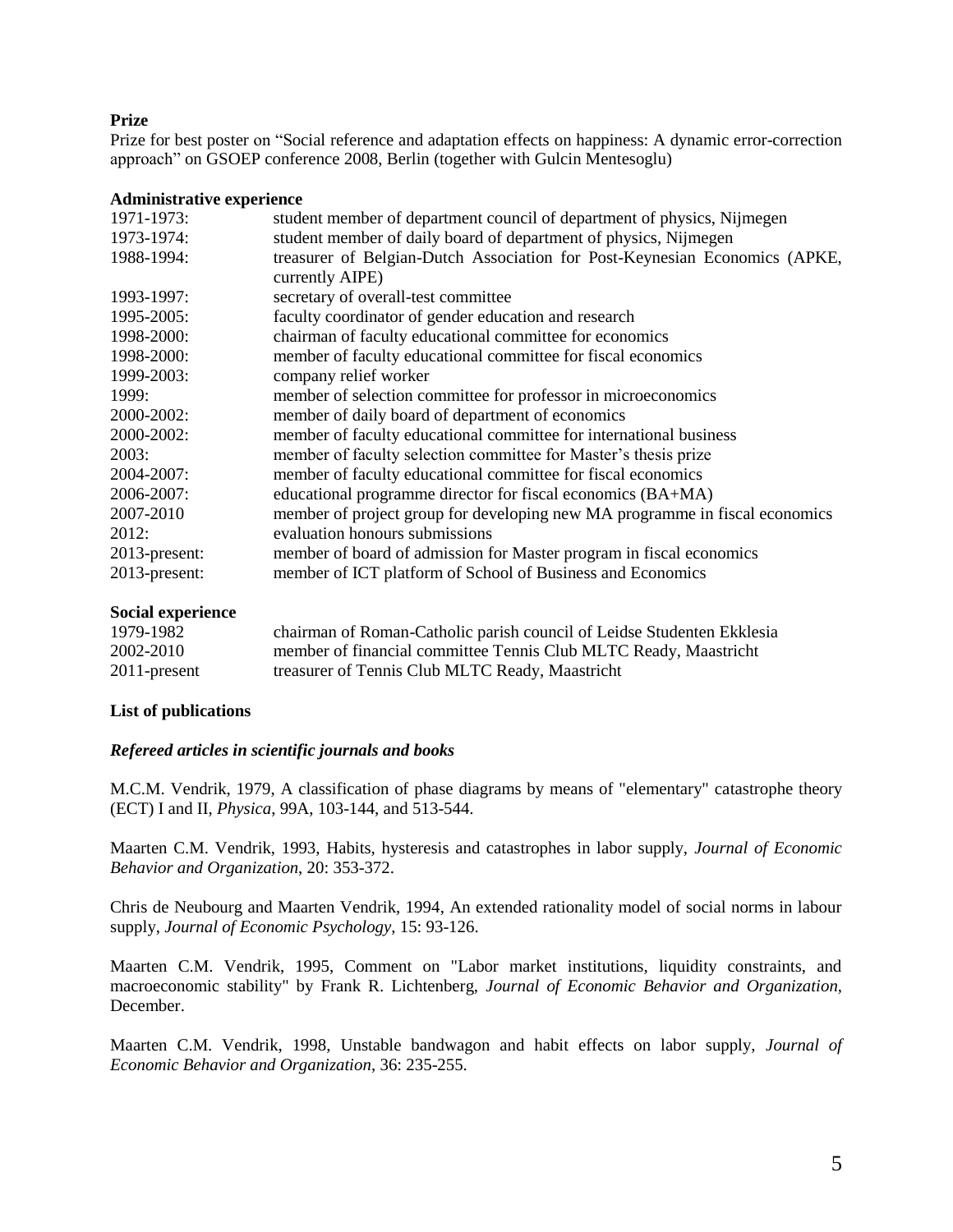Maarten C.M.Vendrik, 2003, Bandwagon effects on female labour force participation: An application to the Netherlands, in: Robin Cowan and Nicholas Jonard (eds.), *Heterogeneous Agents, Interactions and Economic Performance*, Lecture Notes in Economics and Mathematical Systems 521, Springer, pp. 205- 223.

Maarten C.M. Vendrik, 2003, Dynamics of a household norm in female labour supply, *Journal of Economic Dynamics & Control*, 27: 823-841.

Frank Coervers and Maarten Vendrik, 2005, Conjunctuur en sociale normen: Determinanten van arbeidsparticipatie, *Kwartaalschrift Economie*, 2, June.

Maarten Vendrik and Johannes Hirata, 2007, Experienced versus decision utility of income: Relative or absolute happiness, L. Bruni and P.L. Porta (eds.), *Handbook on the Economics of Happiness*, Edward Elgar, Cheltenham, Ch. 10, pp. 185-208.

Maarten Vendrik and Geert Woltjer, 2007, Happiness and loss aversion: Is utility concave or convex in relative income?, *Journal of Public Economics*, 91: 1423-1448 (also IZA Discussion Paper, 2006, No. 2218, IZA, Bonn University).

Maarten Vendrik and Geert Woltjer, 2007, Beleidsconsequenties van geluksonderzoek, *Tijdschrift voor het Economisch Onderwijs*, 2 april, pp. 68-71.

Maarten Vendrik and Christiane Schwieren, 2010, Identification, screening and stereotyping in labour market discrimination, *Journal of Economics*, 99: 141-171.

Bart Loog, Thomas Dohmen and Maarten Vendrik, 2011, Meer of minder werken: Heterogeniteit onder werkende vrouwen in Nederland. *Tijdschrift voor Politieke Economie*, TPEdigitaal, 5, 4: 50-63.

Bart Loog, Thomas Dohmen and Maarten Vendrik, 2013, The scope for increasing total hours worked, *De Economist*, 161(2): 157-174.

Maarten Vendrik, 2013, Adaptation, anticipation and social interaction in happiness: An integrated errorcorrection approach, *Journal of Public Economics*, 105: 131-149.

Raymond Montizaan and Maarten Vendrik, 2014, Misery loves company: Exogenous shocks in retirement expectations and social comparison. *Journal of Economic Behavior and Organization*, 97: 1-26.

## *Dissertation*

Maarten Vendrik, 1993, *Collective habits and social norms in labour supply: From micromotives to macrobehaviour*, dissertation (Universitaire Pers, Maastricht)

### *Other publications*

Palmyre Oomen and Maarten Vendrik, 1977, Final report of pilot study about environmental-biological contribution to (economic) world models (Institute of Theoretical Biology, University of Leiden)

Maarten Vendrik, 1985, Dynamic models of costs of adjustment and interrelated factor demands, with an empirical application to the Dutch business sector, *Discussion paper* 8516/G (Institute for Economic Research, Erasmus University, Rotterdam).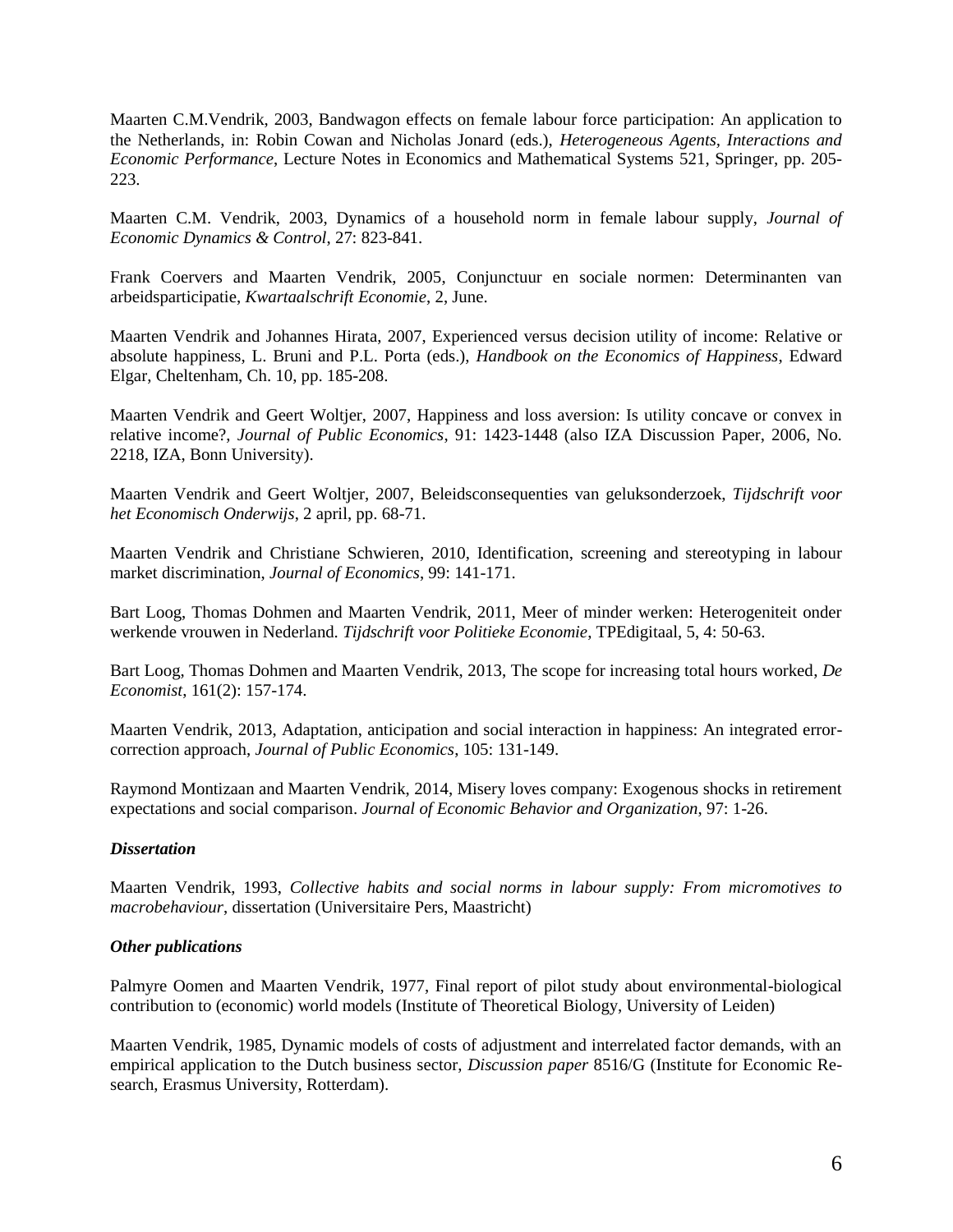M.C.M. Vendrik, 1986, Adjustment and anticipation: A dynamic model of adjustment costs and interrelated factor demands with an empirical application to U.S. manufacturing, *Working paper* WP 86- 008 (Faculty of Economics, Limburg University, Maastricht).

M.C.M. Vendrik, 1988, Preference drifts in labour supply: Towards an integration of some economic and psychological motivation theories, in: Piet van den Abeele, ed., *Psychology in micro & macroeconomics*, Proc. 13th IAREP annual colloquium (Leuven), vol. 3.

Maarten Vendrik, 1993, Verslag studiemiddag over relaties tussen economie en cultuur, *Nieuwsbrief APKE*, Oktober.

Maarten Vendrik, 1994, De werkende vrouw als collectieve gewenning (summary of dissertation), *Economenblad*, 16, 3: 5, 8.

Maarten Vendrik, 1994, Dynamiek van sociale normen in het arbeidsaanbod van vrouwen, *Economische Statistische Berichten*, 78: 369-372.

Maarten Vendrik, 1994, abstract of dissertation, *Research notes from the Netherlands*, 1994, 1: 18-19 (SISWO, Amsterdam).

Maarten Vendrik, 1994, Dynamics of a household norm in female labour supply, *Research memorandum* RM/0/94-026 (Faculty of Economics, Limburg University, Maastricht).

Maarten Vendrik, 1995, Dynamics of opposite norms in female labour supply, mimeo (Faculty of Economics, Limburg University, Maastricht).

Maarten C.M. Vendrik, 1996, Bandwagon and habit effects on female labor force participation, invited paper for International Seminar in Public Economics (conf.) on "The Economics of Status", Bonn, and 1997, *Research memorandum* RM/97/032 (METEOR, Faculty of Economics, Maastricht University).

M.C.M. Vendrik, 1999, Book review on: Schlicht, E., On Custom in the Economy, XII, 330 pp. Clarendon Press, Oxford, 1998, *Journal of Economics/Zeitschrift fur Nationalokonomie*, 69, 2: 210-215.

Kees Vendrik and Maarten Vendrik, 2001, Lastenverlichting vergroot het welzijn niet of nauwelijks, *NRC*, 22-6-2001, p. 7.

Christiane Schwieren, Maarten Vendrik and Peter de Gijsel, 2002, The power of competition: reducing or reinforcing discrimination?, Proc. IAREP/SABE conference 2002, July, Turku, extended version appeared as Research Memorandum RM/04/041, Faculty of Economics and Business Administration, Maastricht University, 2004, in revision.

Christiane Schwieren and Maarten Vendrik, 2002, Psychological versus economic effects of competition on discrimination, working paper (Faculty of Economics and Business, Maastricht University), published in C. Schwieren, *Integrating microeconomics and social psychology – the case of discrimination in the labor market*, dissertation, Maastricht University, 2003.

Interview by Peter Kamps, De economie is een roofdier, *De Limburger*, 28-6-2003, Economiebijlage, pp. 1-2.

Maarten Vendrik and Christiane Schwieren, 2005, Identification, screening and stereotyping in labor market discrimination, Research Memorandum RM/05/014, Faculty of Economics and Business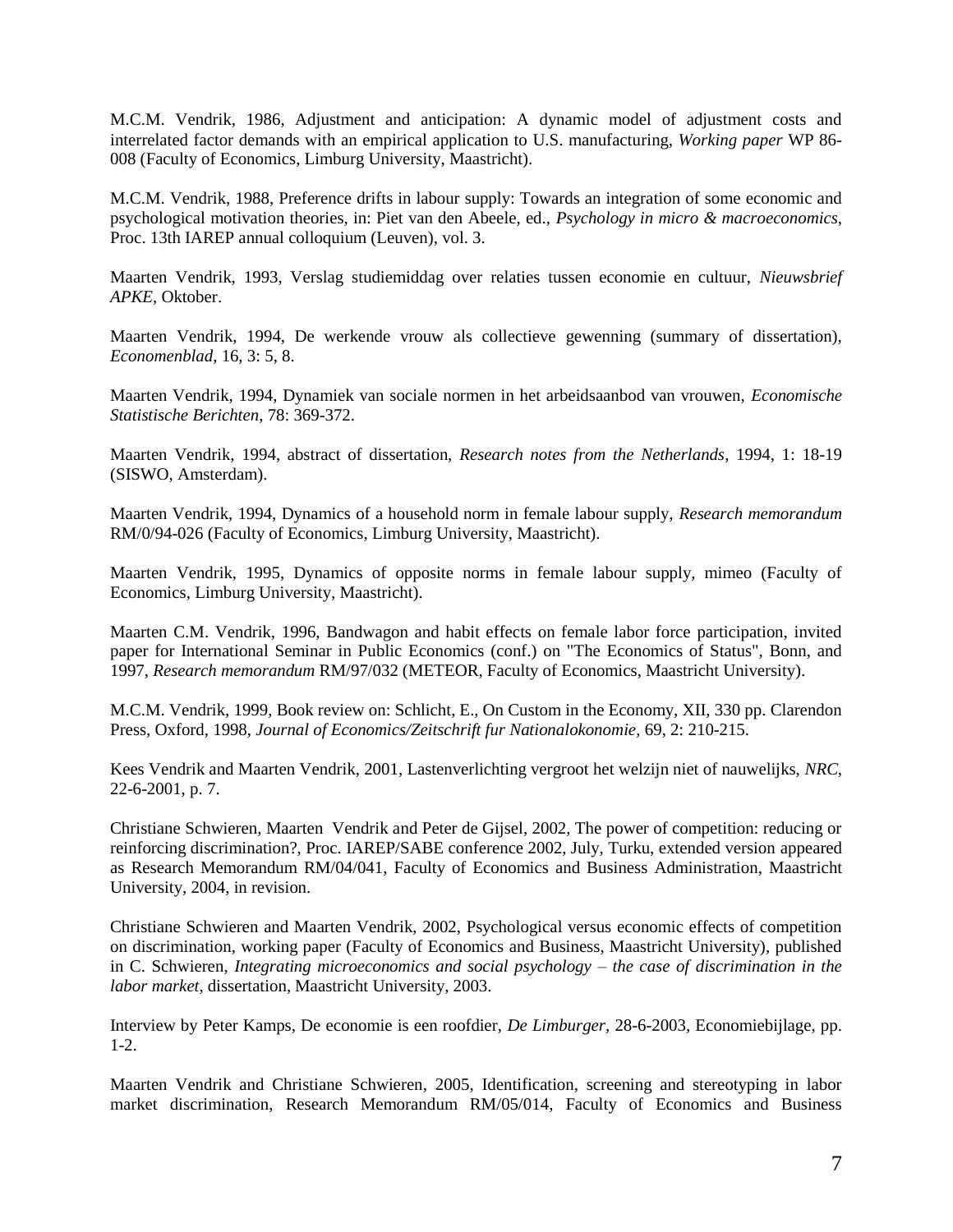Administration, Maastricht University; revised version, 2009, IZA Discussion Paper, No. 4571, IZA Bonn.

Floris Jansen, Hans van Mierlo and Maarten Vendrik, 2008, Het veilingprincipe in de kraamzorg, *Economische Statistische Berichten*, 93(4534) 2 mei, pp. 274-277.

Interview by Ron Buitenhuis, Zuid-Limburgse vrouw traditioneler, *De Limburger*, 16-6-2008.

Stephan Sievert and Maarten Vendrik, 2008, Educational achievement and happiness: Is conferring skills more than just an investment in productivity?, Working paper, Department of Economics, Maastricht University.

Floris Jansen, Hans van Mierlo and Maarten Vendrik, 2008, Do auctions also work in care?: Evidence for the Netherlands, Working paper, Department of Economics, Maastricht University.

Interview by Margot Krijnen, Happiness measured: poster prize for members Economics department, *Talkin'Business*, 2008, Issue 3, 29-10-2008, Faculty of Economics and Business Administration, Maastricht University.

Interview by Wammes Bos, "De vrouwen hier zijn nogal tam" (about female labour force participation and happiness), Rubriek "Met een voet tussen de deur", *Observant*, 1-10-2009, Maastricht University.

Maarten Vendrik and Frank Cörvers, 2010, Dynamics of Dutch labour force participation: empirical evidence and policy implications. Proceedings international conference "24orMore" on increasing female labour participation, Task Force Part-Time Plus, The Hague.

Gulcin Mentesoglu and Maarten Vendrik, 2011, Adaptation, anticipation and social interaction in happiness: An integrated error-correction approach. Working paper, Department of Economics, Maastricht University.

Raymond Montizaan and Maarten Vendrik, 2012, Misery loves company: Exogenous shocks in retirement expectations and social comparison. IZA Discussion paper, No. 6863, IZA, Bonn, and METEOR/ROA Research Memorandum, Maastricht University.

Geert Woltjer and Maarten Vendrik, 2013, Implementation of unemployment and sector wage development in a global CGE model. Liber Amicorum for Joan Muysken, Economics Department, SBE, Maastricht University.

### *Papers under revision for (re)submission to scientific journals*

Maarten Vendrik and Frank Cörvers, 2009, Male and female labour force participation: The role of dynamic adjustments to changes in labour demand, government policies and autonomous trends, METEOR Research Memorandum 09/036, School of Business and Economics, and ROA Research Memorandum 2009/13, Research Centre for Education and the Labour Market (ROA), Maastricht University, and IZA Discussion Paper, No. 4397, IZA Bonn. To be submitted to Journal of Population Economics.

Thea Slangen and Maarten Vendrik, 2012, Are voters for popularistic parties less happy? An empirical investigation for the Netherlands. Working paper, Economics Department, SBE, Maastricht University.